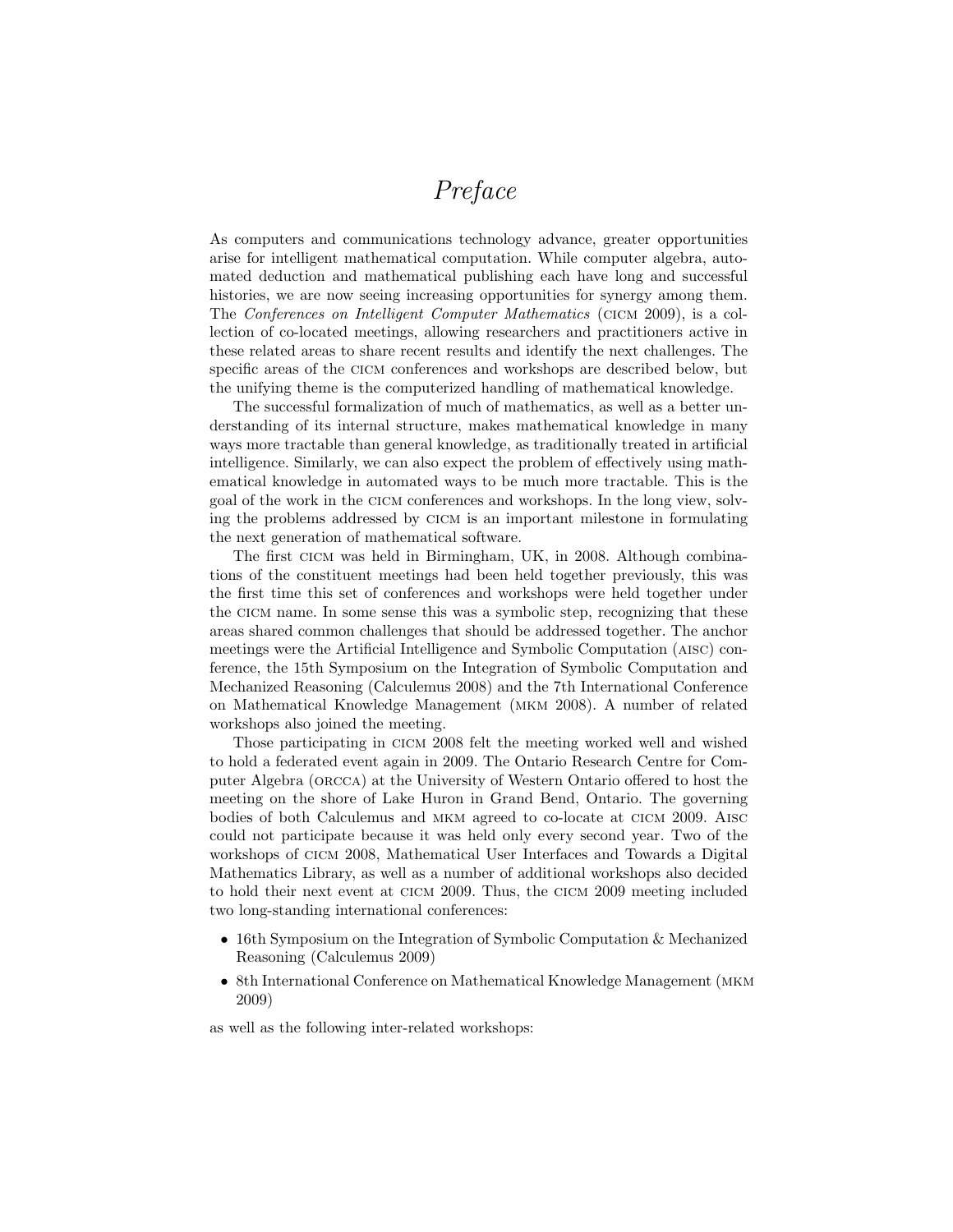- 2nd Compact Computer Algebra Workshop (CCA 2009)
- 2nd Workshop Towards a Digital Mathematics Library (DML 2009)
- W3C Workshop on Ink in Multimodal Applications (InkMMI 2009)
- 4th Mathematical User Interfaces Workshop (MathUI 2009)
- 22nd OpenMath Workshop (OpenMath 2009)
- 3rd Pen-Based Mathematical Computation (PenMath 2009)

Each of these conferences and workshops had its own successful predecessors, but for each of them it was the first time to be held in North America.

cicm 2009 featured a range of distinguished plenary speakers, representing the interests of the participants. These invited speakers and their hosting events were:

- Rob Arthan (Lemma 1 Ltd and Queen Mary, University of London, UK), "Computational Logic and Continuous Mathematics, Pure and Applied," Calculemus.
- Dorothea Blostein (Queen's University, Canada), "Math-Literate Computers," mkm and PenMath.
- Jacques Calmet (U. Karlsruhe, Germany), "Abstraction-Based Information Technology: A Framework for Open Mechanized Reasoning," Calculemus.
- John Fitch (University of Bath, UK), "CAMAL 40 Years On Is Small Still Beautiful?" cca.
- Georges Gonthier (Microsoft Research Cambridge, uk), "Software Engineering for Mathematics," mkm.
- Patrick Ion (Mathematical Reviews, ams, usa), "Some Traditional Mathematical Knowledge Management," mkm and OpenMath.
- Marko Panić (Microsoft Development, Serbia), "Math Handwriting Recognition in Windows 7 and Its Benefits," MathUI and PenMath.
- David Ruddy (Cornell University, usa), "Assembling the Digital Mathematics Library," DML.

This volume represents the formal proceedings of cicm 2009. It includes a record of the invited talks and the conference papers accepted for the proceedings. Work presented at the workshops and in-progress work presented at the conferences was made available in informal proceedings.

We now describe in more detail the goals and objectives of the constituent meetings of cicm 2009, and the process by which papers were selected for these proceedings.

### 16th Symposium on the Integration of Symbolic Computation & Mechanized Reasoning (Calculemus 2009)

Calculemus is a series of conferences dedicated to the integration of computer algebra systems and systems for mechanized reasoning, interactive theorem provers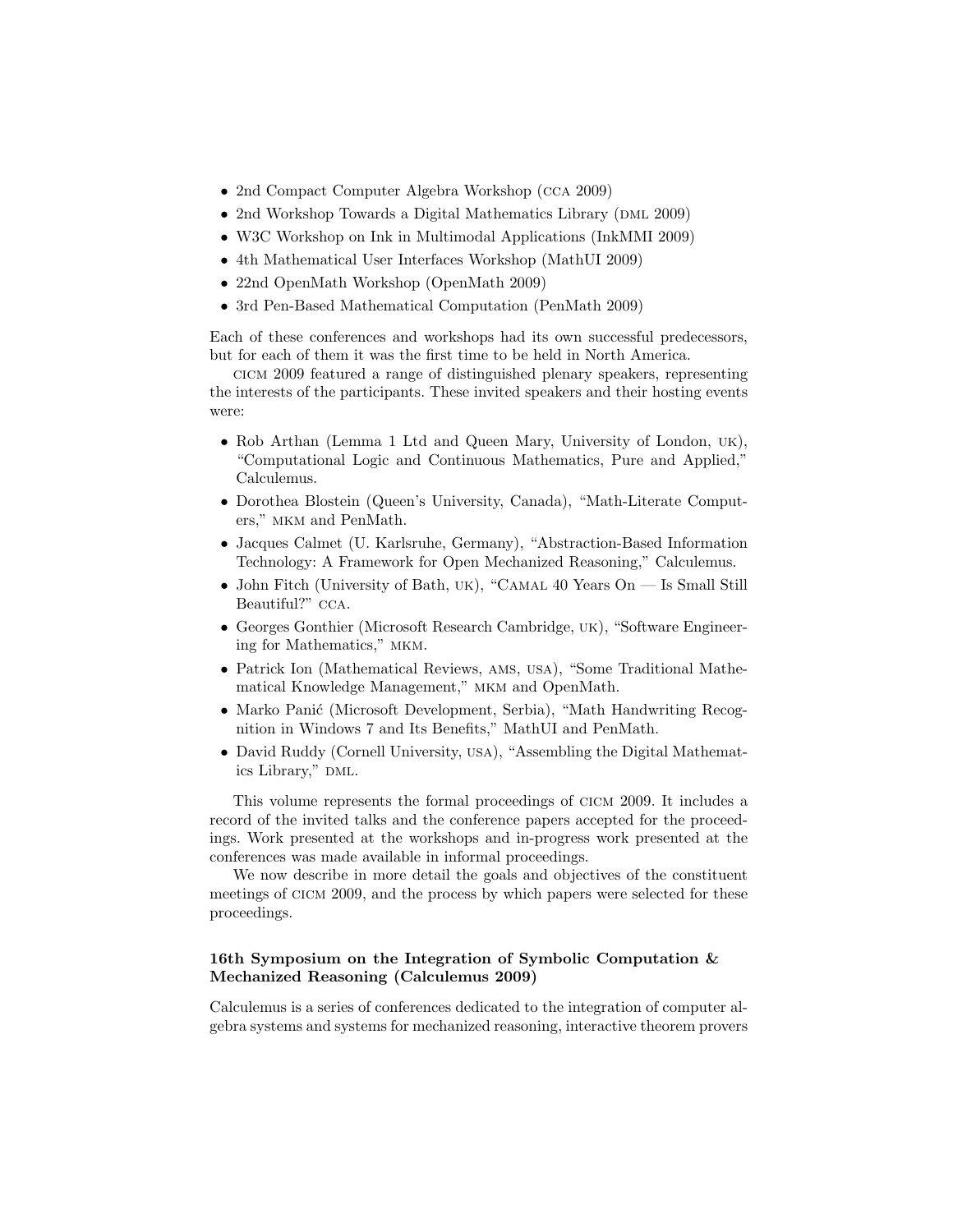or proof assistants and the automated theorem provers. Currently, symbolic computation is divided into several more or less independent branches: traditional ones (e.g., computer algebra and mechanized reasoning) as well as newly emerging ones (on user interfaces, knowledge management, theory exploration, etc.) The main concern of the Calculemus community has been to bring these developments together in order to facilitate the theory, design, and implementation of integrated systems for computer mathematics that will routinely be used by mathematicians, computer scientists and engineers in their every day business. The scope of Calculemus covers all aspects of the interplay of mechanized reasoning and computer algebra, including cross-fertilization between those two research areas, as well as the development of integrated systems that transcend both computer algebra and theorem proving.

Since 1999, to ensure interaction with both the deduction and computer algebra communities, Calculemus has co-located with closely related conferences: Federated Logics Conference 1999 (Trento, Italy), issac 2000 (St Andrews, Scotland), IJCAR 2001 (Siena, Italy), AISC 2002 (Marseilles, France), TPHOLS and tableaux 2003 (Rome, Italy), ijcar 2004 (Cork, Ireland), Formal Methods 2005 (Newcastle upon Tyne, uk), issac 2006 (Genoa, Italy), mkm 2007 (Hagenberg, Austria), and with aisc and mkm within cicm 2008 (Birmingham, uk).

There were 17 full papers submitted to Calculemus 2009. Each of these received at least 3 reviews, followed by an author response phase. Of these submissions, 10 were accepted for full presentation at the conference and publication in this volume. In addition to these papers, extended abstracts were also solicited to provide a venue for discussion of work in progress. A supplementary proceedings for the work in progress is available at the Calculemus website http://www.calculemus.net .

## 9th International Conference on Mathematical Knowledge Management (MKM 2009)

The Mathematical Knowledge Management conferences arose similarly from common requirements at the boundaries of neighbouring fields. Mkm lies at the intersection of mathematics and computer science with the goal of developing effective techniques, based on formal mathematics and software technology, to take advantage of the enormous knowledge available in current mathematical sources and to organize mathematical knowledge in new ways. Dually, due its very nature, the realm of mathematical information is an attractive candidate for testing innovative theoretical and technological solutions for contentbased systems, interoperability, management of machine understandable information, and the Semantic Web. This led to a series of conferences spanning the decade, with meetings held in Hagenberg, Austria (2001), Bertinoro, Italy  $(2003)$ , Białowieża, Poland  $(2004)$ , Bremen, Germany  $(2005)$ , Wokingham, UK (2006), Hagenberg, Austria (2007), Birmingham, uk (2008) and Grand Bend, Ontario, Canada (2009).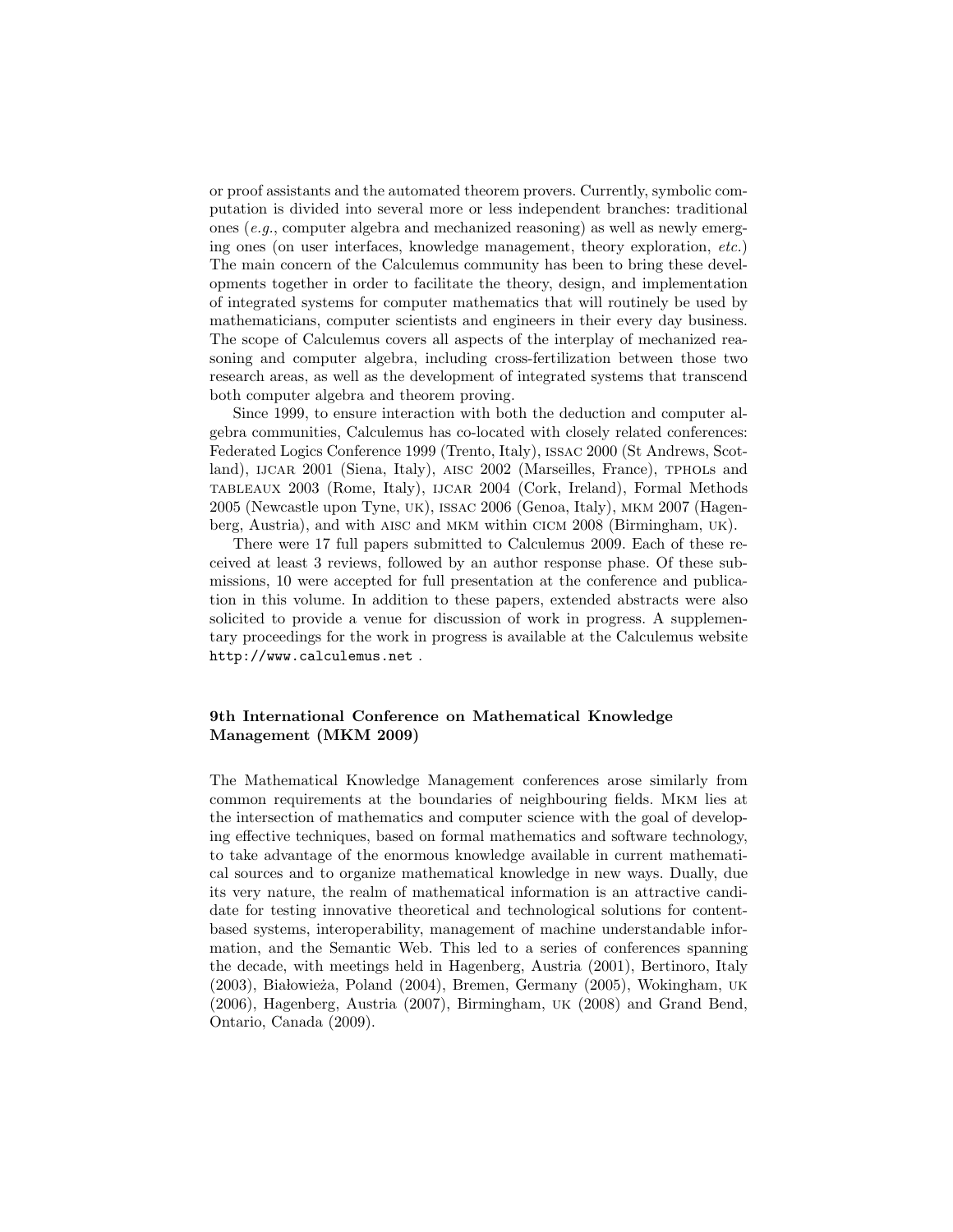mkm 2009 solicited research contributions of two forms: longer papers of about 15 pages and short communications. There were 28 long papers and 6 short communications submitted. Each paper received between 2 and 5 anonymous reviews, for a total of 100 reports. Long paper submissions were also considered for the short communication category. In the end, 16 submissions were accepted as long papers and 6 as short communications for these proceedings. In addition, 7 more preliminary submissions were accepted for oral presentation and electronic publication.

2nd Compact Computer Algebra Workshop (CCA 2009) The art of compact computer algebra is experiencing a resurgence in relevance and importance. New directions for symbolic computing include the migration from workstations to hand-held devices and the changing role from stand-alone applications to lightweight services within integrated systems. Whether running on a graphing calculator or as support of a client-side web application, certain applications of computer algebra require compact data representation, space-efficient algorithms and effective memory management. The purpose of this workshop was to communicate efforts in research, design, development and applications of compact computer algebra.

2nd Workshop Towards a Digital Mathematics Library (DML 2009) Mathematicians dream of a digital archive containing all peer-reviewed mathematical literature ever published, properly linked and validated/verified. It is estimated that the entire corpus of mathematical knowledge published over the centuries does not exceed 100,000,000 pages, an amount easily manageable by current information technologies. The workshop's objectives were to formulate the strategy and goals of a global mathematical digital library and to summarize the current successes and failures of ongoing technologies and related projects.

W3C Workshop on Ink in Multimodal Applications (InkMMI 2009) The goal of this workshop was to identify and prioritize requirements for changes, extensions and additions to digital ink standards, especially in multimodal applications developed based on the W3C's MMI Architecture and as a means of making InkML more useful in current and emerging contexts.

4th Mathematical User Interfaces Workshop (MathUI 2009) This workshop was intended to bring together researchers working on mkm but from the perspective of mathematics manipulated by end users. Accordingly, an emphasis was on providing users with interfaces and software systems that enhance their mathematical working experience. The topics of the workshop centred around presentation and manipulations mathematical knowledge, workflows induced by mathematical knowledge representations, human communication of mathematical content, user studies with mkm tools or other mathematical interfaces and other novel interfaces to mathematics software.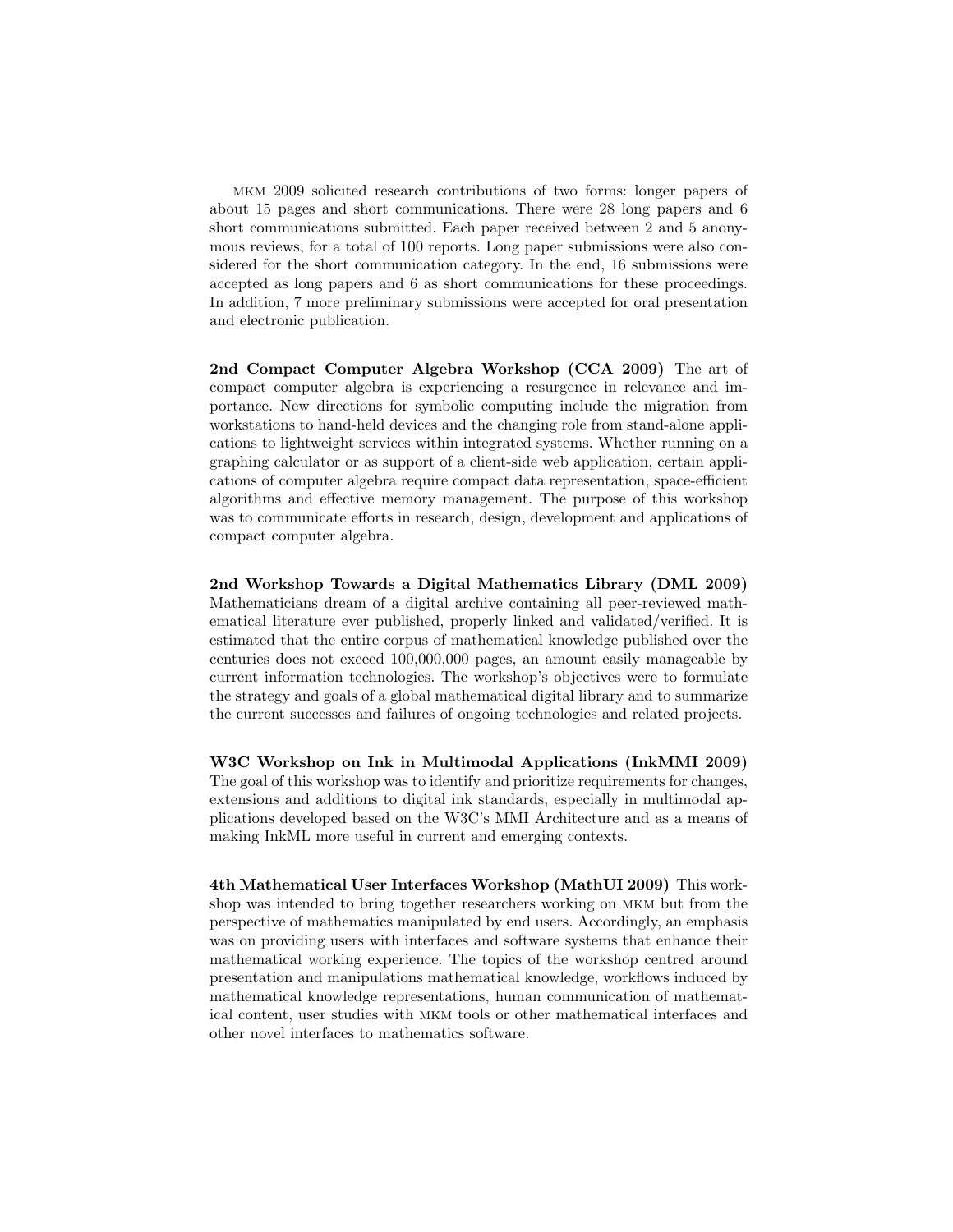22nd OpenMath (OpenMath 2009) With the development of MathML 3, OpenMath entered a new phase of its evolution. Topics to be discussed at the workshop included convergence of OpenMath and MathML 3, reasoning with OpenMath, software using or processing OpenMath, as well as new OpenMath Content Dictionaries.

3rd Pen-Based Mathematical Computation (PenMath 2009) The use of the pen to enter, edit, and manipulate mathematical expressions can lead to a qualitative improvement in the ease of use of mathematical software. The purpose of this workshop was to explore this area, including pen-based mathematical interfaces for computer algebra and document processing, expression entry editing and manipulation, data collection and analysis, structural analysis, semantic methods, on-line and off-line mathematical handwriting recognition and to receive reports on implementations and experiments. The first workshop in this series was held as a special session of the 2005 Applications of Computer Algebra conference in Nara, Japan, and the second workshop was held as a special session of the conference Communicating Mathematics in the Digital Era conference in Aveiro, Portugal.

Numerous people contributed to making cicm 2009 happen. A list of organizers is to be found in the following pages. We thank them for their very substantial collective effort. To make the meeting as accessible as possible, a number of organizations were approached for financial contributions. We are most grateful for the generosity of the Fields Institute for Research in Mathematical Sciences, our principal sponsor. We also wish to thank McMaster University, the University of Waterloo, the University of Western Ontario (Faculty of Science and Research Western), Wilfrid Laurier University and Maplesoft for financial support. We thank the Ontario Research Centre for Computer Algebra and its members for their assistance and Acm Sigsam for recommending in cooperation status for cicm 2009.

We are at a special point in the development of mathematical software, where systems in each of their individual niches have grown extremely powerful. In continuing to expand their capabilities. they have invariably reached the boundaries of their domains of origin and have started expanding into adjoining areas. A clear understanding of what should happen at these boundaries is essential to lay the foundation for future generations of versatile, integrated and intelligent systems for mathematics. It has been our hope that the discussions at CICM are a fruitful step in this direction.

April 27, 2009 Jacques Carette Lucas Dixon Claudio Sacerdoti Coen Stephen M. Watt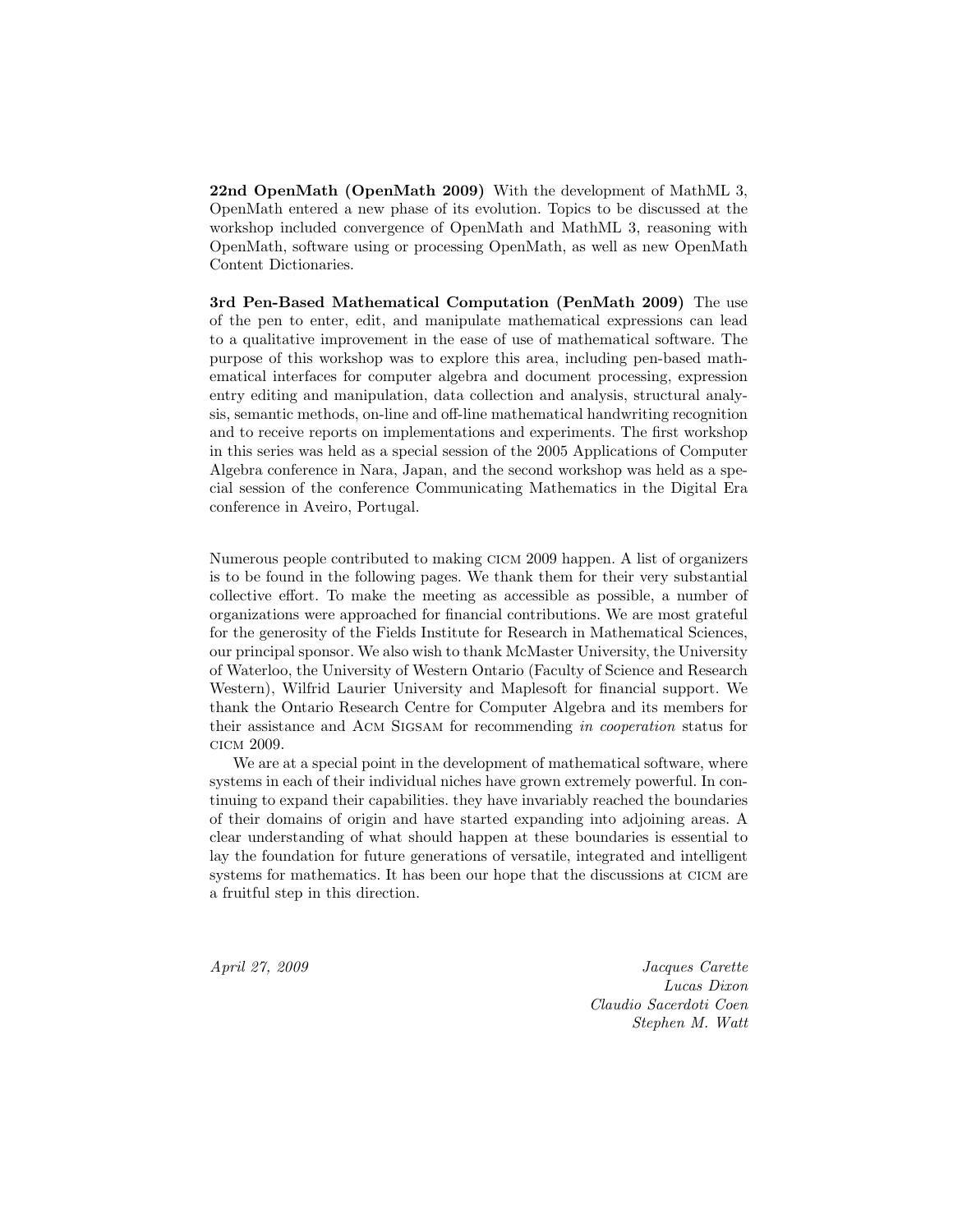# Organization

cicm event has an organizing committee and the constituent events have their own program committees. The CICM organizing committee comprises the local organizers, the program committee chairs of the constituent meetings, and past organizers as advisors.

## CICM Organizing Committee

| Jacques Carette                 | McMaster University, Canada           |
|---------------------------------|---------------------------------------|
| James H. Davenport              | University of Bath, UK                |
| Michael Doob                    | University of Manitoba, Canada        |
| William Farmer                  | McMaster University, Canada           |
| Juergen Gerhard                 | Maplesoft, Canada                     |
| Tetsuo Ida                      | University of Tsukuba, Japan          |
| Patrick Ion                     | Mathematical Reviews, AMS, USA        |
| Michael Kohlhase                | Jacobs University, Germany            |
| Ilias Kotsireas                 | Wilfrid Laurier University, Canada    |
| George Labahn                   | University of Waterloo, Canada        |
| Paul Libbrecht                  | DFKI, Germany                         |
| Robert Miner                    | Design Science, USA                   |
| Claudio Sacerdoti Coen          | University of Bologna, Italy          |
| Elena Smirnova                  | Texas Instruments, USA                |
| Petr Sojka                      | Masaryk University, Czech Republic    |
| Volker Sorge                    | University of Birmingham, UK          |
| Masakazu Suzuki                 | Kyushu University, Japan              |
| Stephen M. Watt (General Chair) | University of Western Ontario, Canada |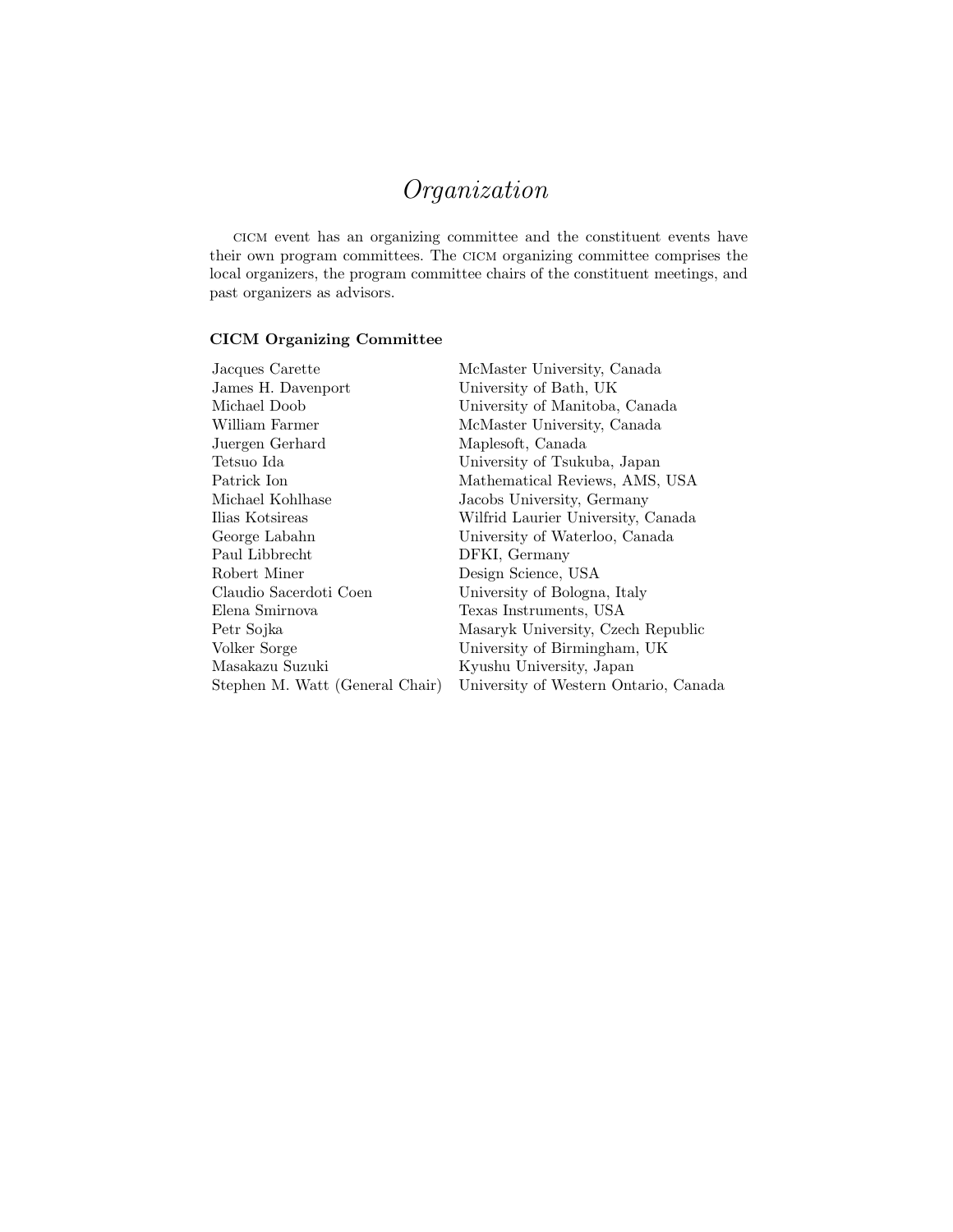## Calculemus 2009

## Program Committee

Markus Aderhold TU Darmstadt, Germany Serge Autexier DFKI, Germany James H. Davenport University of Bath, UK Michael Kohlhase DFKI, Germany

#### Additional Reviewers

Jose-Antonio Alonso Christoph Lüth Thierry Coquand Phil Scott Josep M. Fortuny David Sevilla Chris Heunen Alan Smaill Feryal Fulya Horozal Thomas Sturm Pouya Larjani Freek Wiedijk

John Campbell University College London, UK Jacques Carette (Co-Chair) McMaster University, Canada Louise Dennis University of Liverpool, UK Lucas Dixon (Co-Chair) University of Edinburgh, UK William Farmer McMaster University, Canada Jacques Fleuriot University of Edinburgh, UK Herman Geuvers Radboud University Nijmegen, Netherlands Steve Linton University of St. Andrews, UK Tomas Recio Universidad de Cantabria, Spain Tom Ridge University of Cambridge, UK Julio Rubio Universidad de La Rioja, Spain Volker Sorge University of Birmingham, UK

F.J. Castro-Jiménez Grant Olney Passmore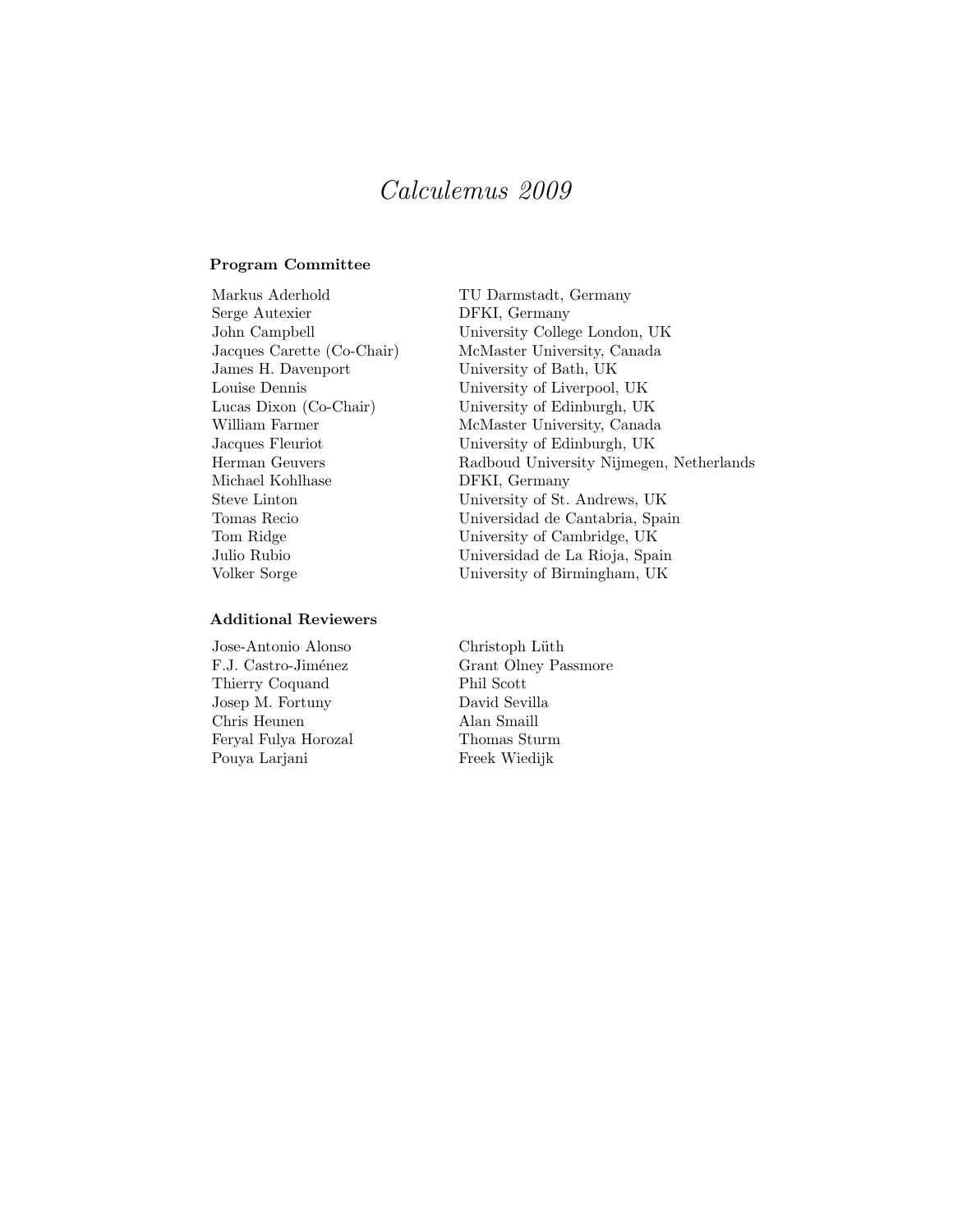## Mathematical Knowledge Management 2009

## Program Committee

Laurent Bernardin Maplesoft, Canada Olga Caprotti University of Helsinki, Finland Simon Colton Imperial College, UK Tetsuo Ida Tsukuba University, Japan Mateja Jamnik University of Cambridge, UK Tudor Jebelean RISC Linz, Austria Alejandro Jofre University of Chile, Chile Michael Kohlhase Jakobs University, Germany Azzeddine Lazrek University of Marakech, Morocco Paul Libbrecht DFKI, Germany Bruce Miller NIST, USA Robert Miner Design Science, USA Laurence Rideau INRIA, France Claudio Sacerdoti Coen (Co-Chair) University of Bologna, Italy Elena Smirnova Texas Instruments, USA Volker Sorge University of Birmingham, UK Masakazu Suzuki University of Kyushu, Japan Joseph Urban Charles University, Czech Republic Stephen M. Watt (Co-chair) University of Western Ontario, Canada

Freek Wiedijk Rabdoub University, Netherlands

#### Additional Reviewers

Serge Autexier Roy McCasland Yves Bertot Christine Müller Dominique Duval Luca Padovani Herman Geuvers Matti Pauna Jeremy Gow Loïc Pottier Andrea Kohlhase Florian Rabe Temur Kutsia Matthew Ridsdale Christoph Lange Piotr Rudnicki Yuri Lebedev Jordi Saludes Jos Lehmann Andreas Strotmann Assia Mahboubi

Romeo Anghelache Maria Emilia Maietti Mikolas Janota Femke van Raamsdonk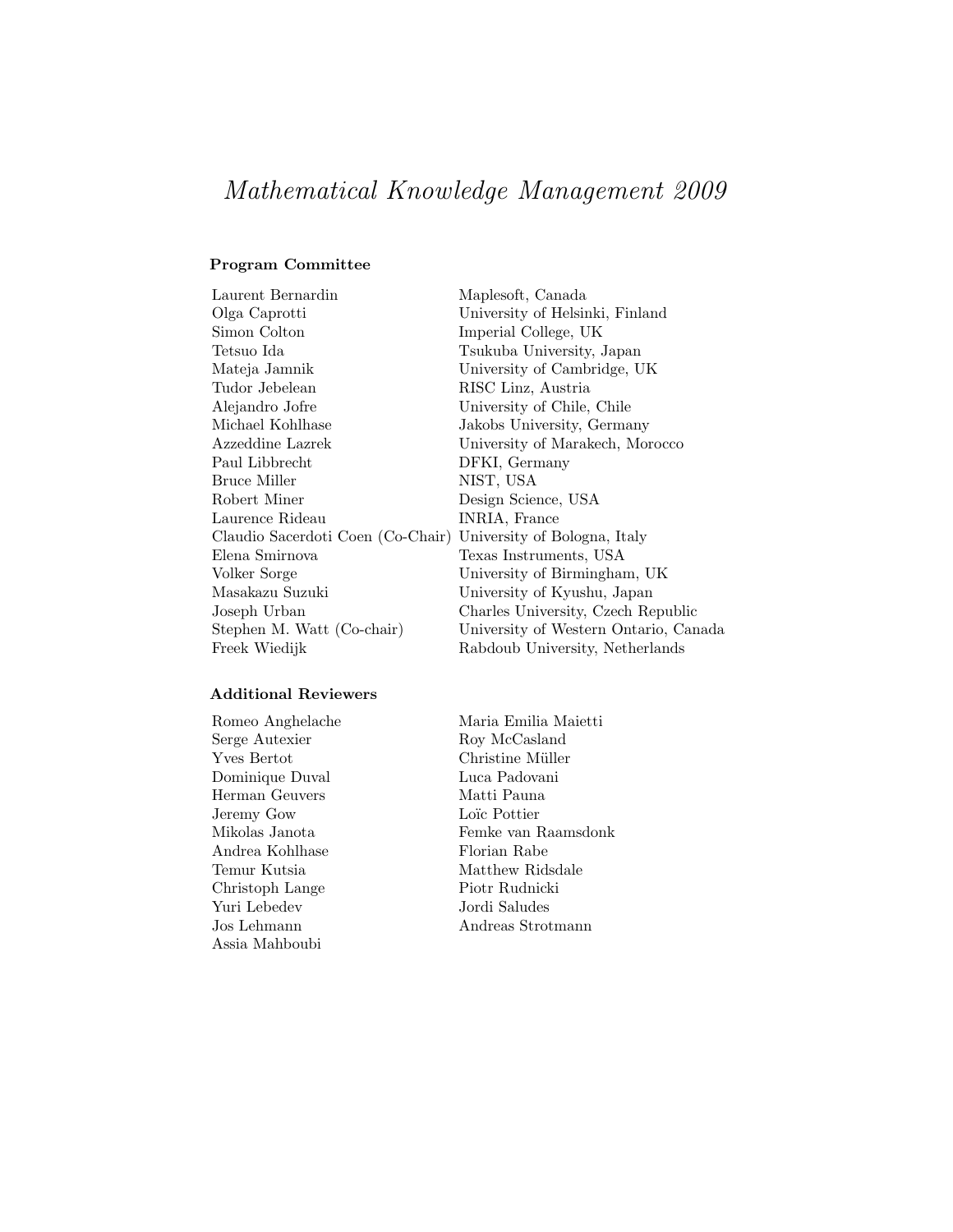## Workshops

## Compact Computer Algebra 2009 Workshop **Organizers**

| Elena Smirnova  | Texas Instruments, USA                |
|-----------------|---------------------------------------|
| Stephen M. Watt | University of Western Ontario, Canada |

## Towards a Digital Mathematics Library 2009 Workshop Program Committee

| José Borbinha          | Technical University of Lisbon, Portugal    |
|------------------------|---------------------------------------------|
| Thierry Bouche         | University Grenoble, France                 |
| Michael Doob           | University of Manitoba, Canada              |
| Thomas Fischer         | Goettingen University, Germany              |
| Yannis Haralambous     | Télécom Bretagne, France                    |
| Václav Hlaváč          | Czech Technical University, Czech Republic  |
| Janka Chlebíková       | Comenius University, Slovakia               |
| Enrique Maciás-Virgós  | University of Santiago de Compostela, Spain |
| Jiří Rákosník          | Academy of Sciences, Czech Republic         |
| Eugenio Rocha          | University of Aveiro, Portugal              |
| David Ruddy            | Cornell University, USA                     |
| Volker Sorge           | University of Birmingham, UK                |
| Petr Sojka (Organizer) | Masaryk University, Czech Republic          |
| Masakazu Suzuki        | Kyushu University, Japan                    |
| Bernd Wegner           | Zentralblatt MATH, Germany                  |

## Mathematical User Interfaces 2009 Workshop Program Committee

Paul Cairns University of York, UK Paul Libbrecht (Organizer) DFKI, Germany Robert Miner Design Science, USA Elena Smirnova Texas Instruments, USA

David Aspinall University of Edinburgh, UK Olga Caprotti University of Helsinki, Finland Richard Fateman University of California at Berkeley, USA Anthony Jameson DFKI and International University, Germany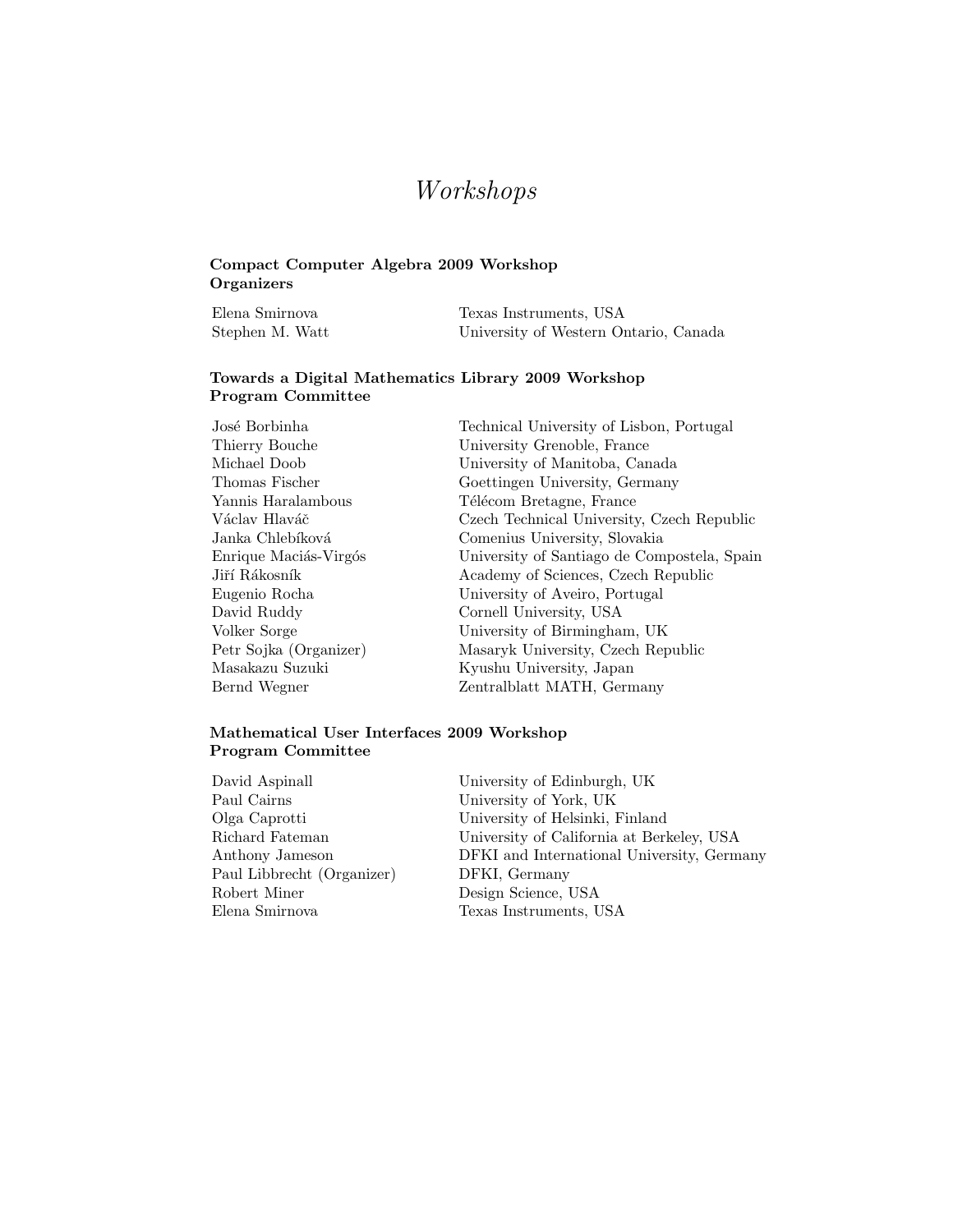### OpenMath 2009 Workshop Program Committee

| David Carlisle                 | NAG Ltd, UK                           |
|--------------------------------|---------------------------------------|
| Olga Caprotti                  | University of Helsinki, Finland       |
| James H. Davenport (Organizer) | University of Bath, UK                |
| Michael Kohlhase               | Jacobs University, Germany            |
| Paul Libbrecht                 | DFKI, Germany                         |
| Chris Rowley                   | Open University, UK                   |
| Stephen M. Watt                | University of Western Ontario, Canada |

## PenMath 2009 Workshop Organizers

| Oleg Golubitsky | University of Western Ontario, Canada |
|-----------------|---------------------------------------|
| George Labahn   | University of Waterloo, Canada        |
| Edward Lank     | University of Waterloo, Canada        |
| Stephen M. Watt | University of Western Ontario, Canada |

## W3C Workshop on Ink in Multimodal Applications Program Committee

| Kazuyuki Ashimura (Co-organizer) W3C, Japan |                                       |
|---------------------------------------------|---------------------------------------|
| Deborah Dahl                                | Conversational Technologies, USA      |
| Sriganesh Madhvanath                        | Hewlett Packard, India                |
| Muthuselvam Selvaraj                        | Hewlett Packard, India                |
| Tom Underhill                               | Microsoft, USA                        |
| Stephen M. Watt (Co-organizer)              | University of Western Ontario, Canada |